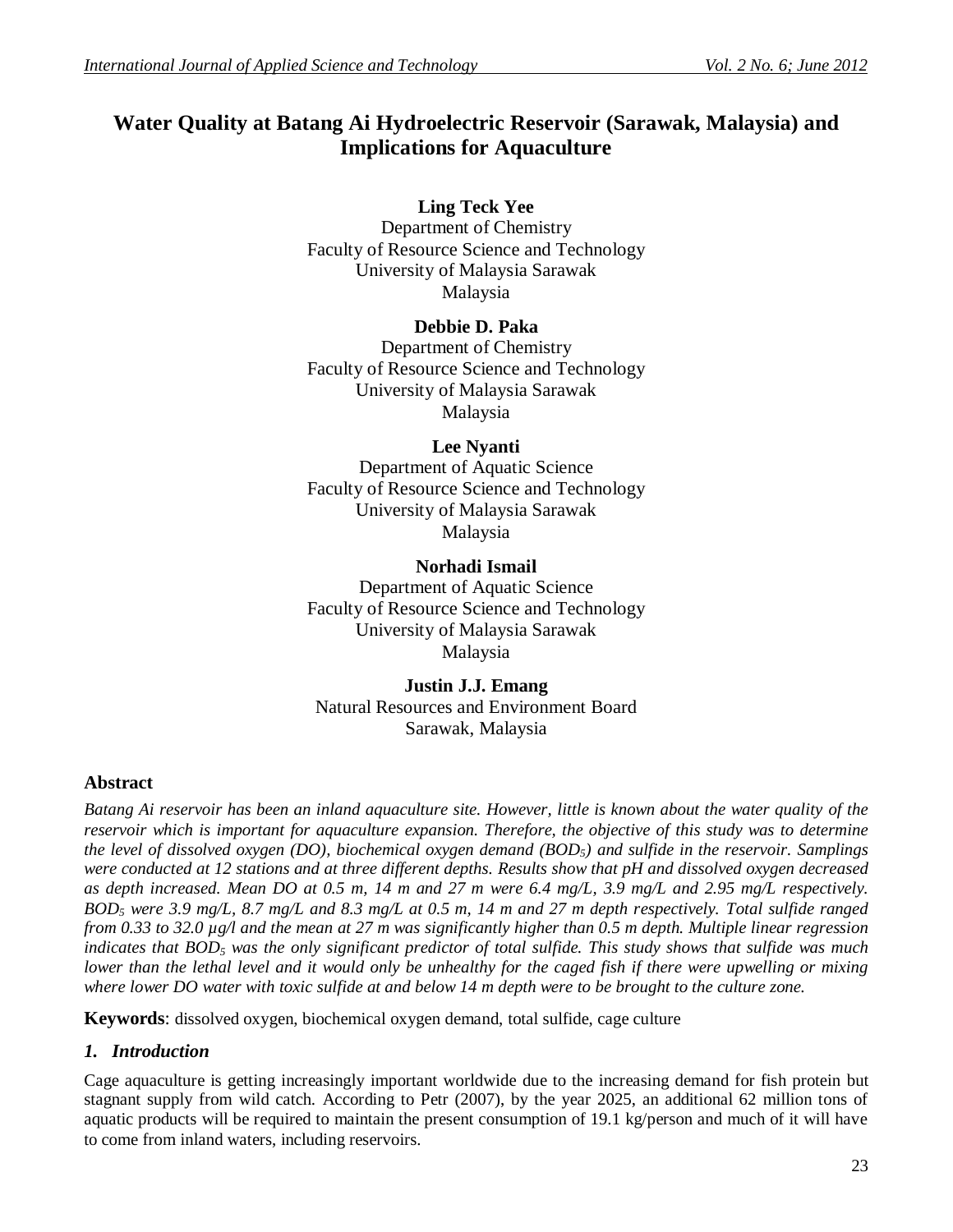The Batang Ai reservoir was created for hydroelectric generation when the Batang Ai River was dammed in 1984 and it is one of the most important sources of energy for the Sarawak Corridor of Renewable Energy (SCORE) which is aiming to achieve US\$105 billion of investment (Sovacool and Bulan 2012). In addition to power generation, the government encouraged aquaculture and fisheries industry to be developed in the reservoir. As a result, cage culture with a low production of 3 tons in 1993 increased to 434 tons in 2003 and 744 tons in 2011 due to the great demand for its product throughout the year. Reports of fish kills due to unsustainable development of cage culture in reservoirs in other countries such as the Cirata Reservoir in Indonesia (Hayami *et al.* 2008; Abery *et al.* 2005; Costa-Pierce 1998) indicate that cage culture in our reservoir should be developed sustainably for social benefit and local market. Fish kills are frequently results of poor water quality due to nutrients enrichment that cause algal bloom and crush which leads to oxygen depletion and accumulation of toxic products such as hydrogen sulfide. However, information on water quality including sulfide concentration and their diurnal changes in the reservoir is scarce.

Batang Ai reservoir has been built with very little pre-clearing and is situated in a thick tropical forest area (Pusin 1995). Since the water column is thermally stratified, it inhibits deep water mixing with surface water (Pusin 1995; Luther *et al.* 2004). At the bottom, bacteria consume oxygen in the process of decomposition of organic matter such as dead trees depleting the oxygen and when oxygen is fully consumed, production of toxic hydrogen sulfide occurs (Luther *et al.* 2004). Through mixing and diffusion, hydrogen sulfide move into the overlying waters potentially affecting fish and aquatic organism. The net effect of hydrogen sulfide poisoning is acute oxygen deficiency (Lawson 1995). Toxicity study of hydrogen sulfide on freshwater fish, bluegill, showed that it affects eggs deposition, growth, food consumption and the most sensitive stage to acute toxicity was the feeding fry and to chronic toxicity was the spawning adult (Smith *et al.* 1976). Cultured milkfish and tilapia fish kills were frequently reported in the tropical country of the Philippines due to aquaculture intensification and sulfide toxicity study showed that it could be a causative factor in fish kills of milkfish and tilapia and that it aggravates mortality due to hypoxia or low pH (Bagarinao and Lantin-Olaguer 1999). Hydrogen sulfide appeared to be the primary reason for fish kills in Delaware inland bays (Luther *et al.* 2004). The irritating smell of hydrogen sulfide has been detected at the reservoir, at outflow and at a downstream town of Lubok Antu. However, there has not been any study on its level. Due to the toxicity of hydrogen sulfide to fish and the threat to fisheries and cage culture industries in Batang Ai, the objective of this study was to determine sulfide concentration at different depths at selected stations in the reservoir and its relationship with other parameters of water quality.

# *2. Materials and Methods*

Batang Ai Hydroelectric Reservoir is located in Sri Aman, a distance of about 275 km from Universiti Malaysia Sarawak, Kota Samarahan, Sarawak, Malaysia. The reservoir has a water surface area of 84 km<sup>2</sup>, a water volume of 750 million  $m<sup>3</sup>$ , and a mean depth of 44 m. The depth ranged from 14 to 63 m. The main inflow of the reservoir are the Engkari River and the Batang Ai River. Data were collected at 12 stations at 3 different depths (0.5 m, 14 m and 27 m) on  $16<sup>th</sup>$  April 2009,  $19<sup>th</sup>$  November 2009,  $20<sup>th</sup>$  and  $21<sup>st</sup>$  May 2010. There were cage aquaculture near stations 1, 2, 4, 5, and 11 at the time of sample collection. The stations are shown in Figure 1.

Physico-chemical characteristics such as temperature, pH, dissolved oxygen (DO), five-day biochemical oxygen demand (BOD5) and total sulfide were determined. Temperature, pH, and DO data were collected using *in situ* analyzer (YSI 6600 Multiparameter Water Monitor). Water samples were collected using a van dorn sampler and they were analyzed for  $BOD_5$  and total sulfide.  $BOD_5$  was determined in the field according to the Standard Methods (APHA 1998). Total sulfide concentrations were determined in the field using the Methylene Blue method described in DR2800 spectrophotometer procedures manual (Hach 2000). Reagents were added to 10 mL of water samples and the intensity of the blue colour is proportional to the sulfide concentration. The intensity was measured at 665 nm using the DR2800 spectrophotometer. All samples were analyzed in triplicates. Significant difference of each parameter among stations was analyzed using three-way ANOVA where the factors were depth, station and sampling date. Multiple linear regression by Backward Elimination Method with  $F \ge 0.100$  as the criterion of rejection was performed to see the relationship between total sulfide concentrations and other parameters measured. All statistical analyses were performed using Univariate analysis of variance of SPSS 17.0.

# *3. Results and discussion*

Temperature values of the subsurface, that is, 0.5 m depth were consistently higher than 14 and 27 m depths (Figure 2).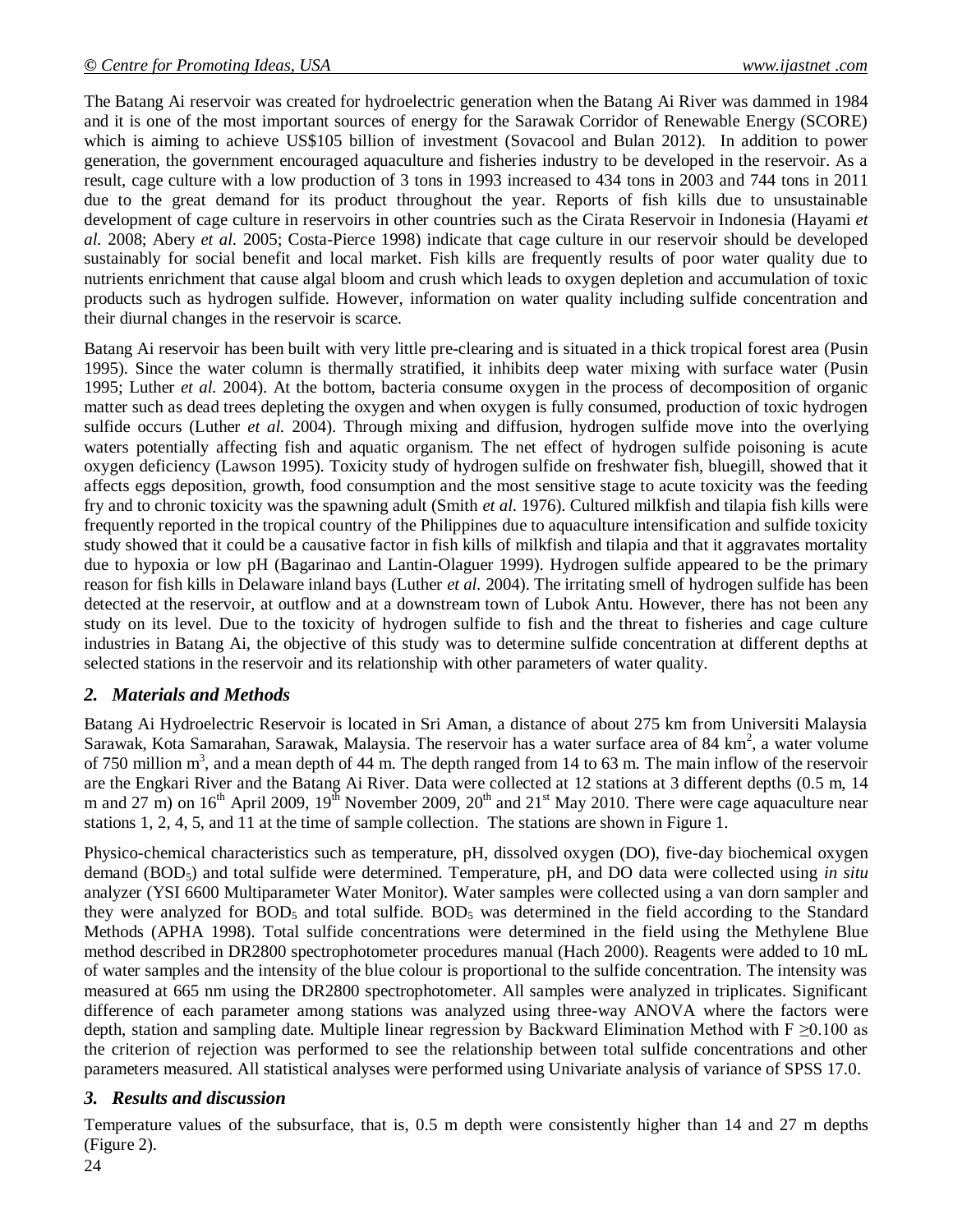Temperature at 27 m depth was the lowest at all the stations and it did not fluctuate much among the stations. At 14 m of station 1, 2, 7, 10, and 11, the temperature was high because on  $19<sup>th</sup>$  November 2009 it was dry season and the water was much shallower than the other three sampling days and at station 12, the water was less than 14 m deep. Overall, station 11 has significantly higher temperature  $(P<0.05)$  than the other stations (Table 1). Temperature decreased significantly with depth (P<0.05) (Table 2).

pH at 0.5 m at all the stations were above the value of 7 and were higher than 14 m and 27 m except station 11 (Figure 3) as they are influenced by photosynthesis process of phytoplankton with the energy from solar radiation. At both 14 m and 27 m depths, pH values were low, mostly below 7, the neutral value and low values were observed at station 7 where it was sheltered and thus less circulation (Figure 3). At station 8, the trend appears to be opposite of station 7 where higher pH were observed at 14 m and 27 m due the mixing caused by the withdrawal of water near the dam near the outflow site. At station 2, pH at 14 m and 27 m were low and they corresponded with low DO and high  $BOD<sub>5</sub>$  values (Figure 3-6). This is likely due to the oxygen consumption during the breakdown of organic matter from excess feed and fish waste as it was located near an aquaculture site. Station 12 has high pH and DO and low BOD<sub>5</sub> and total sulfide (Table 1) as it is a shallower station and thus has better aeration. pH decreased in the order of  $0.5 \text{ m} > 14 \text{ m} > 27 \text{ m}$  (Table 2) and they were significantly different  $(P<0.05)$ .

At 0.5 m depth, DO ranged from 4.7 to 8.7 mg/L and they were higher than 14 m and 27 m depths at all the stations (Figure 4). Out of the 12 stations, 7 stations have DO of below 5 mg/L, the level recommended for healthy growth of warm water fish (Lawson 1995) at some depths. At station 10, the rank of DO values at different depths was the opposite of  $BOD<sub>5</sub>$  indicating the influence of  $BOD<sub>5</sub>$  on DO values. The high DO of above 8 mg/L at 0.5 m of station 10 (Figure 4) was most likely from phytoplankton photosynthesis caused by dry season low flow and thus more concentrated organic matter inflow from household waste upstream as indicated by the highest BOD<sub>5</sub> at the same depth (Figure 5). Station 3 showed high DO at the 14 m and 27 m and the difference between DO of the three depths was the least as it was not located near any aquaculture site and it was not sheltered and thus better wind-induced re-aeration. The high DO at 14 m and 27 m of station 3 also corresponded with low BOD<sub>5</sub> when compared to stations 2 and 4. Station 2 has the lowest DO (below 5 mg/L) at all depths as there was cage aquaculture nearby that station throughout the sampling period and thus organic matter in the sediment below the cage area increases as reported by Jiwyam and Chareontesprasit (2001).

Similarly, DO at 14 m and 27 m of station 4 were low due to nearby cage aquaculture. The lower DO at some aquaculture sites is mainly caused by consumption of DO by microorganisms in decomposition of organic matter (Chapman, 1996). Other contributing factors could be the lowered re-aeration and water movement due to obstruction by the structures of cages. Overall, DO were significantly different among the three depths with DO decreasing as depth increased (Table 2). Compared with other studies, DO in the present study was not as low as reported by Hayami *et al*. (2008) where the thickness of oxygenated water at Cirata Reservoir with dense net cages and high production were only 5-7 m whereas the anoxic water mass was more than 70 m deep. Low DO water from the reservoir was also reported by Schouten (1998) where DO values of a river which received outflow from a dam in Vietnam were more frequently observed to be below 5 mg/L than above 5 mg/L.

Mean BOD<sub>5</sub> at the stations ranged from 2.2 mg/L at 0.5 m depth to 14.8 mg/L at 14 m depth the values at 0.5 m was the lowest at all stations (Figure 5). At 14 m and 27 m, the means were higher than 0.5 m depth and between 14 m and 27 m, the means were not significantly different (P $> 0.05$ ) (Table 2). At 27 m, BOD<sub>5</sub> was the highest at station 10 (Figure 5). This high BOD<sub>5</sub> corresponds with high temperature (Figure 2) and low DO (Figure 4). Station 10 is located nearer to the inflow of the reservoir but it is also submerged and the high 27 m depth BOD<sub>5</sub> observed was mainly due to the value observed on 19 November 2009 which occurred during dry season with high temperature, little precipitation and thus more concentrated organic matter. As for station 11, at 14 m depth  $BOD<sub>5</sub>$  was the highest as it was near the bottom of a cage aquaculture site where nutrients and organic matter from the fish excess feed and waste accumulated that resulted in high oxygen demand and in dry season when water temperature increases, the rate of decomposition increases (Chapman 1996). High organic loading from the fish cages was reported to be the major source of organic matter and rapid decomposition in the tropics resulted in high oxygen consumption rate (Hayami *et al.* 2008). According to a study by Jiwyam and Chareontesprasit (2001) in Thailand, organic matter of bottom sediments of the reservoir under tilapia cage culture area increased with time during the cage culture period in most cases. That explains the higher  $BOD<sub>5</sub>$  observed near some cage culture sites.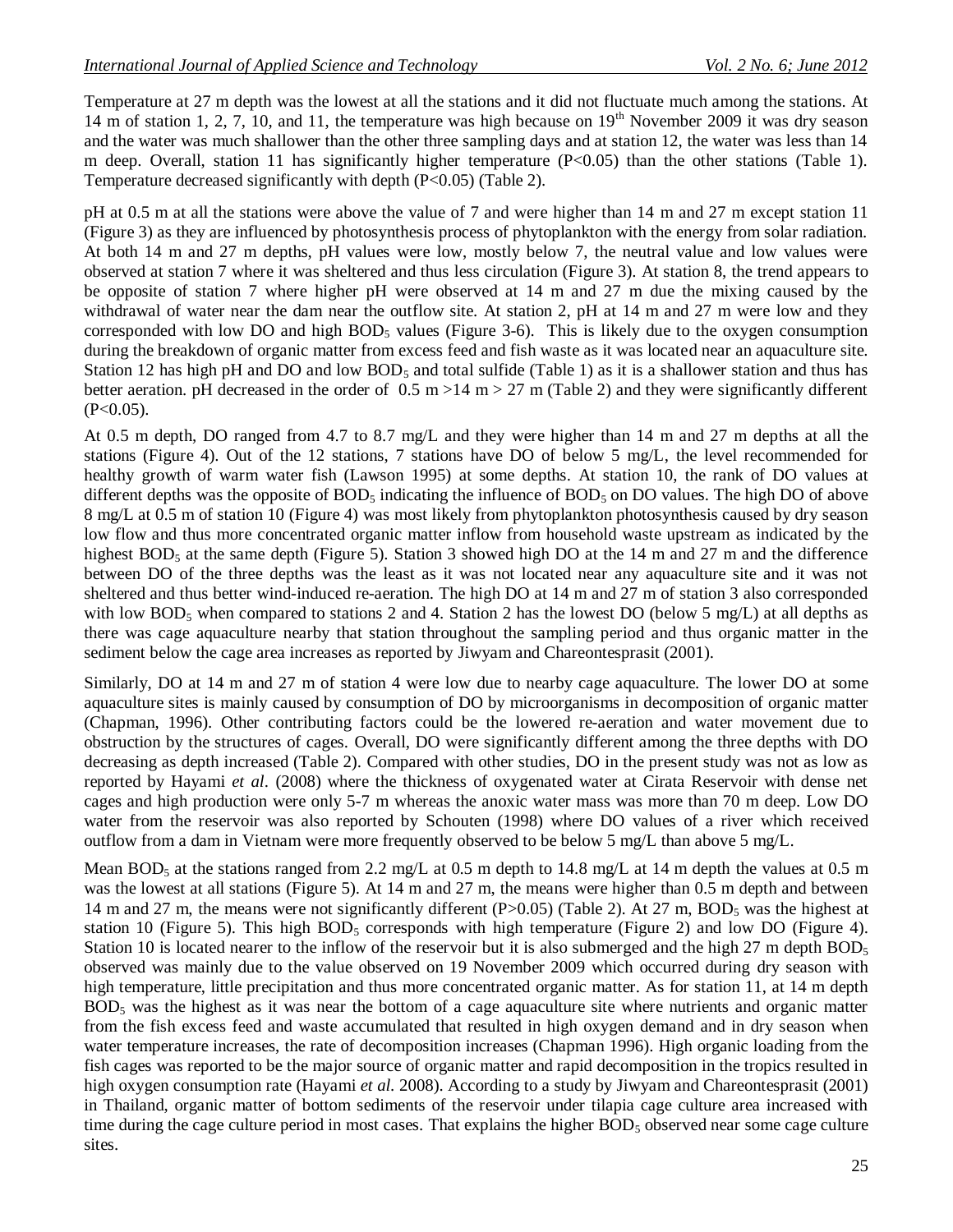Total sulfide was detected at all the stations in the reservoir and the concentrations ranged from 0.33 µg/L to 32.0  $\mu$ g/L as shown in Figure 6. The ranges for 0.5 m, 14 m and 27 m depths are 0.33-12.67  $\mu$ g/L, 3.00-14.67  $\mu$ g/L and 1.33-32.00 µg/L respectively. At almost all the stations, mean total sulfide concentrations at 14 m or 27 m depths were higher than the 0.5 m depth. At the 0.5 m depth, station 10 showed the highest total sulfide. At 14 m, station 6 showed the highest and at 27 m station 7 showed the highest values. Even though stations 6 and 10 are located near inflow of the reservoir, they are also at the submerged areas and thus showed relatively high total sulfide concentrations. Station 7 is located at a sheltered and deep station and thus it showed high total sulfide at all depths with the values increasing with depth. In fact, the highest maximum concentration of sulfide was observed at that station during dry season (19 November 2009) when the reservoir water level was lower and temperature at the 14 m and 20 m depths were about 2  $^{\circ}$ C higher than the other trips and DO was only 0.57 mg/L indicating the formation of sulfide under anoxic condition. For station 8, there was very little difference in total sulfide between the three depths as it is located near the outflow of the reservoir and the dam water intake creates mixing of the surrounding water.

Comparing cage culture stations of 1, 2, 4, 5, and 11 with the other stations, only station 2 ranked fourth for the 27 m depth and fifth for the 0.5 m depth in sulfide concentrations (Figure 6) and low DO concentrations (Figure 4). Among the aquaculture stations, station 4 showed the lowest sulfide values (Table 1). Station 1, 4 and 11 are relatively shallower stations and thus less accumulations of sulfide occurred. Furthermore, station 11 cage culture operations was only a few months old at the time of sampling and thus not as much organic matter accumulated. Even though overall sulfide concentrations at aquaculture stations did not rank the top three, it was observed that total sulfide values at three (stations 1, 4 and 5) out of the five stations were the highest at 14 m depth; at station 11, the 0.5 m depth total sulfide was higher than the 14 m depth and at station 2 the 0.5 m and 14 m depths total sulfide were almost of the same values (Figure 6). Oxygen demand by decomposition of fish feed, fish excretion and dead phytoplankton at those stations resulted in less oxygen availability at those stations for the oxidation of sulfide diffused to the shallower depths leading to its accumulation.

The mean total sulfide value at 27 m was 8.75 µg/L and it was significantly higher than mean value of 4.56 µg/L at 0.5 m depth (P<0.05) (Table 2). Among the stations, Station 7 and 10 were the highest and they were significantly higher than station 4 and 12 (P<0.05). Total sulfide was significantly higher on 19 Nov 2009 (11.77 µg/L) when the water level was much lower and temperature higher compared to the other three dates (20 May 2010, 4.73 µg/L; 21 May 2010, 5.18 µg/L; and 16 April 2009, 6.22 µg/L) (P<0.001). Multiple regression analysis (N = 66) showed that there was significant regression (P<0.0005). BOD<sub>5</sub> was the only significant predictor of total sulfide with beta value of 0.608, *t* value of 6.129 and *p*-values of less than 0.0005 and it explained 37.0 % of the variations in total sulfides. The prediction equation is expressed as Equation [1].

Total sulfide = 
$$
0.675 + 0.973 * BOD_5
$$
 [1]

Total sulfide was the highest 27 m depth because in the absence of oxygen, anaerobic bacteria use sulfate as terminal electron acceptor in sediments with production of toxic hydrogen sulfide (Luther *et al.* 2004). The presence of sulfide has been reported in other reservoirs in literature; Schouten (1998) reported that during the months of August and September the rotten egg smell of hydrogen sulfide has been reported at the dam site in Vietnam and Lourantou *et al.* (2007) reported an irritating odour observed during the bottom water sampling in the summer in Belgium attributed to hydrogen sulfide. However, both studies did not include concentrations of sulfide. Sulfide was detected at all stations studied as most of the standing trees were submerged during the impoundment due to little pre-clearing of the forest, organic materials decomposition led to anoxic condition and with the stagnant water mass, accumulation of reduced substances such as sulfide occurred (Baxter 1977). In addition, waste from human settlement upstream and from fish cage culture in the reservoir are also sources of organic matter. Higher concentrations of total sulfide were observed during dry season as there was less dilution and flushing of water since there was less inflow from the rivers and thus more concentrated organic matter. In addition, during dry season, the temperature was higher than the wet season and thus the rate of sulfide production was also higher. Weiland and Kuhl (2000) reported that sulfide production increased strongly with temperature from  $25^{\circ}$ C to  $40^{\circ}$ C in both dark and light conditions.

The values of hydrogen sulfide (converted from total sulfide) observed in the present study (Table 3) were much less than the high levels of hydrogen sulfide ranging from 0.3-2.0 mg/L at 2 m to 8 m depth with temperature of 30.5-31.0  $\degree$ C in Lake Cirata in Indonesia attributed to excessive density of cages and fish (Effendie *et al.* 2005).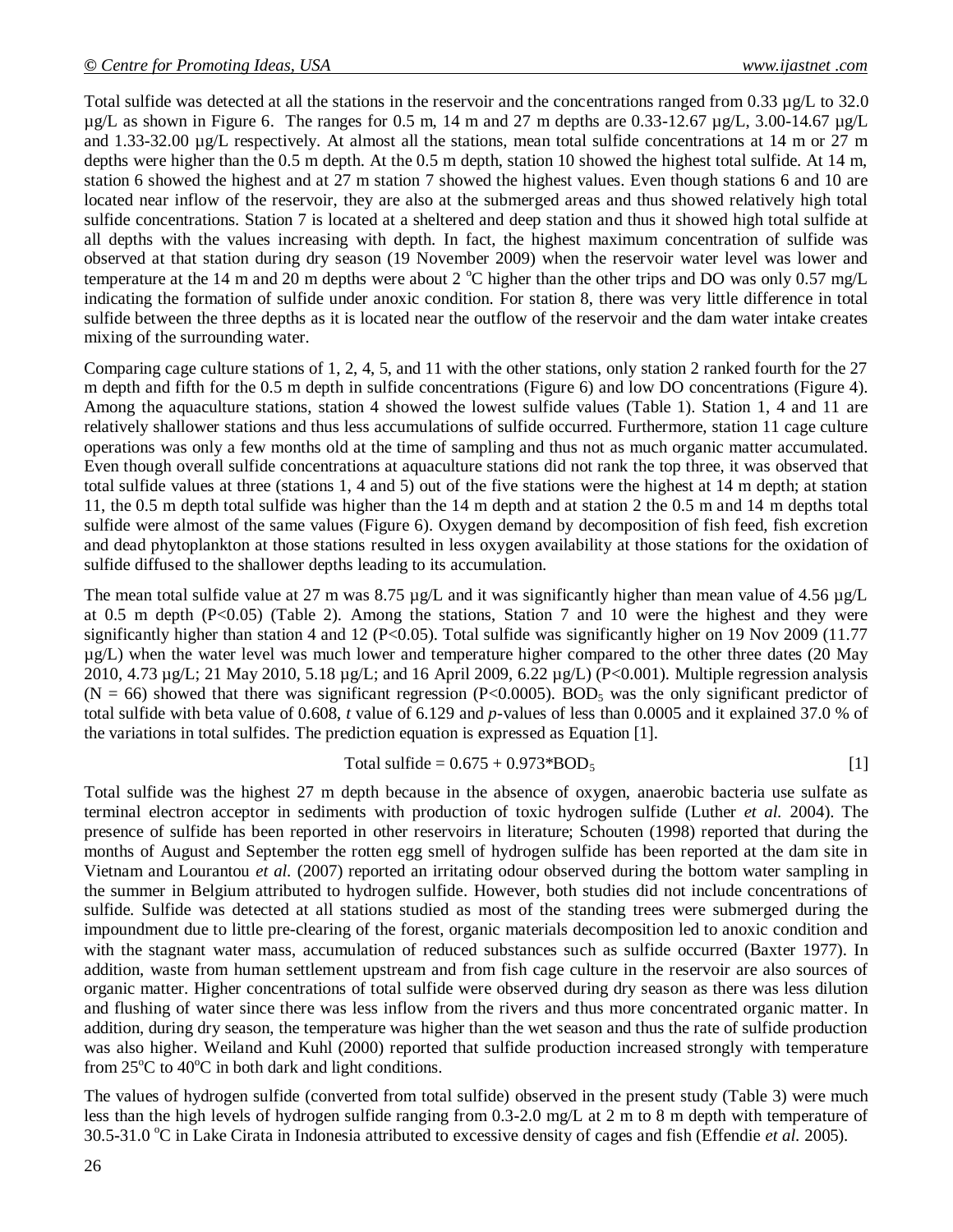Compared with the hydrogen sulfide profile reported by Pusin (1995) of a study done 23 years ago at one station in Batang Ai Reservoir, the results of the present study at 14 m was comparable but at 27 m depths, the values in this study were much less than her report (Table 3). The trend of drastic increase in concentration as depth increases as reported by Pusin (1995) was also not observed at every station we studied as in the present study sulfide at 14 m of 5 stations were higher than values at 27 m depth. This indicates that over the years, hydrogen sulfide have decreased in concentration in the deeper region of the reservoir as decomposition of the un-removed vegetation occurred all these years.

In terms of toxicity of sulfide, Bagarinao and Lantin-Olaguer (1999) reported that when the sulfide tolerance of 2- 5 g milkfish and 5–8 g O. mossambicus was determined in 25-liter aquaria with flow-through sea water (100 ml min<sup>-1</sup>) at 26–30 °C, pH 8 – 8.5, about 313 µg/L hydrogen sulfide was lethal to 50% of the fish in 4–8 h, and 128 μg/L in 24–96 h. However, the experiment done by lowering pH using sulfuric acid and lowering oxygen showed that milkfish was less tolerant to sulfide levels and that sulfide, hypoxia and low pH aggravate each other's toxicity. Exposure of freshwater channel catfish to 3.2 μg/L and 32 μg/L hydrogen sulfide resulted in 18% and 64% *in vitro* inhibition of brain cytochrome oxidase activity (Torrans and Clemens 1982). In the present study, the calculated hydrogen sulfide ranging from 0.07 to 27.0  $\mu$ g/L are much lower than the lethal concentrations reported by Bagarinao and Lantin-Olaguer (1999) but in the range of brain cytochrome oxidase activity inhibition of catfish as reported by (Torrans and Clemens 1982). Compared with the recommended value of 2  $\mu$ g/L proposed by USEPA (1986) for fish and aquatic life, 58% (10% at 0.5 m; 24% at 14 m; and 24% at 27 m) of the sample hydrogen sulfide concentrations in the present study exceeded that recommended value.

### *4. Conclusions*

Temperature, pH and DO decreased as depth increased. Total sulfide was detected at all stations studied. The concentration of  $BOD_5$  and sulfide were the lowest at 0.5 m and there was no significant difference between 14 m and 27 m. DO at 0.5 m of all stations were above 5 mg/L except at one aquaculture site. The highest maximum total sulfide value occurred at low DO of 0.57 mg/L at the deepest, sheltered station during dry season. For aquaculture stations, there appear to be high sulfide at 14 m and/or 0.5 m depth. Multiple linear regression showed that  $BOD<sub>5</sub>$  was the only significant predictors of total sulfide. 58% of hydrogen sulfide concentrations observed exceeded USEPA recommended value of 2  $\mu g/L$ . Therefore, it would only be unhealthy for the cage fish if there is upwelling or mixing where the high sulfide level is brought to the culture zone together with anoxic water. Selection of site for cage culture is important for successful aquaculture activities.

### *Acknowledgement*

The authors appreciate the financial support and facilities provided by Universiti Malaysia Sarawak and MOSTI (e–sci grant No. 06-01-09-SF0026) and MOHE through grant FRGS No. 07(02)/749/2010(35).

### *References*

- Abery, N. W., Sukadi, F., Budhiman, A. A., Kartamihardja, E. S., Koeshendrajana, S., Buddhiman, A. A. & DE Silva, S. S. (2005). Fisheries and cage culture of three reservoirs in West Java, Indonesia; a case study of ambitious development and resulting interactions. *Fisheries Management and Ecology,* 12(5), 315–330.
- APHA. (1998). *Standard Methods for the Examination of Water and Wastewater*. (20<sup>th</sup> Ed.) Washington, D.C.: American Public Health Association.
- Bagarinao, T. (1992). Sulfide as an environmental factor and toxicant: tolerance and adaptations in aquatic organisms. *Aquatic Toxicology,* 24, 21-62.
- Bagarinao, T. & Lantin-Olaguer, I. (1999). The sulfide tolerance of milkfish and tilapia in relation to fish kills in farms and natural waters in the Philippines. *Hydrobiologia,* 382(1-3), 137-150.
- Baxter, R. M. (1977). Environmental effects of dams and impoundments. *Annual Review of Ecology, Evolution, and Systematics*, 8, 255-283.
- Costa-Pierce, B. A. (1998). Constraints to the sustainability of cage aquaculture for resettlement from hydropower dams in Asia: an Indonesian case study*. Journal of Environment and Development,* 7(4), 333-363.
- Effendie, I., Nirmala, K., Saputra, U. H., Sudrajat, A. O., Zairin Jr, M., & Kurokura, H. (2005). Water quality fluctuations under floating net cages for fish culture in Lake Cirata and its impact on fish survival. *Fisheries Science,* 71 (5), 972–977.
- Hach. (2000). *DR/2800 Spectrophotometer Procedure Manual*. USA: Hach Company.
- Hayami, Y., Ohmori, K., Yoshino, K. & Garno, Y. S. (2008). Observation of anoxic water mass in a tropical reservoir: the Cirata Reservoir in Java, Indonesia. Limnology, 9(1), 81-87.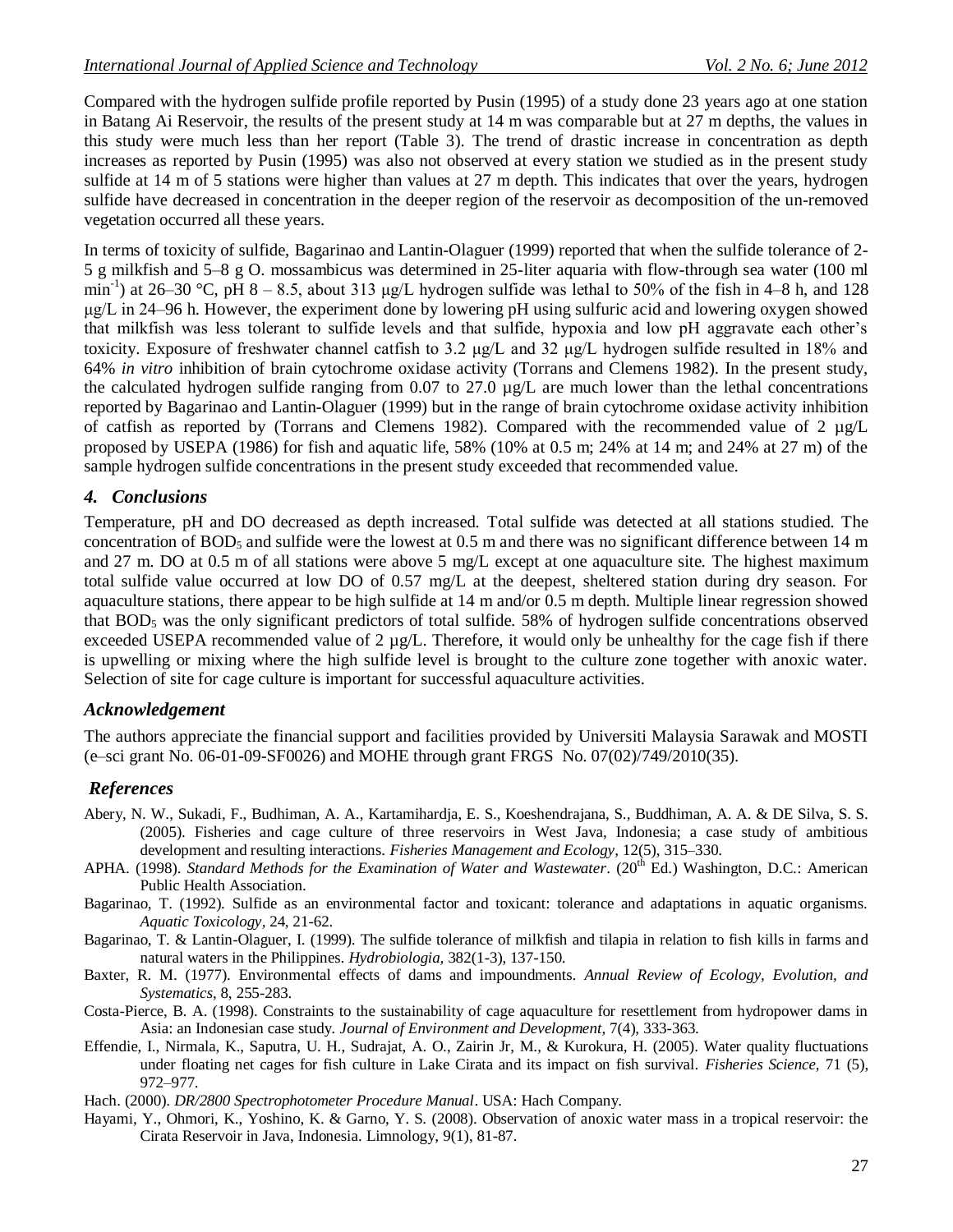- Jiwyam, W. & Chareontesprasit, N. (2001). Cage Culture of Nile tilapia and its loadings in a freshwater reservoir in Northeast Thailand. *Pakistan Journal of Biological Sciences*, 4, 614-617.
- Lawson, T. B. (1995). Fundamentals of Aquaculture Engineering. Chapman & Hall, New York.
- Lourantou, A., Thome, J. & Goffart, A. (2007). Water quality assessment of a recently filled reservoir: the case of Butgenbach Reservoir, Belgium. *Lakes & Reservoirs: Research & Management,* 12, 261-274.
- Luther, G. W., Ma, S. F., Trouwborst, R., Glazer, B., Blickley, M., Scarborough, R. W. & Mensinger, M. G. (2004). The *roles of anoxia*, H2S, and *storm* events in fish kills of dead-end canals of Delaware inland bays. *Estuaries*, 27(3), 551-560.
- Petr, T. (2007). Intensification of reservoir fisheries in tropical and subtropical countries. *Internationale Revue der gesamten Hydrobiologie und Hydrographie,* 79(1), 131-138.
- Pusin, L.G. (1995). *Cage Aquaculture Development in Reservoirs in South-East Asia with Particular Reference to Batang Ai Reservoir in Sarawak, Malaysia.* Unpublished M.Sc. Thesis. Institute of Aquaculture, University of Stirling, Scotland.
- Schouten, R. (1998). Effects of dams on downstream reservoir fisheries, case of Nam Ngum. *Mekong Fisheries Network Newsletter,* 4(2).
- Smith, L. L., Oseid, D. M., Kimball, G. L. & El-Kandelgy, S. M. (1976). Toxicity of hydrogen sulfide to various life history stages of bluegill (*Lepomis mocrochirus*). *Transactions of American Fisheries,* 105(3), 442-449.
- Sovacool, B. K. & Bulan. L. C. (2012). Energy security and hydropower development in Malaysia: The drivers and challenges facing the Sarawak Corridor of Renewable Energy (SCORE). *Renewable Energy*, 40, 113-129.
- Sustainable Engineering Infrastructures Development and Management. 2008. Retrieved April 5, 2009, from 2<sup>nd</sup> Engineering Conference Website: http://www.feng.unimas.my/encon2008/Content/BatangAi.htm.
- Torrans, E. L. & Clemens, H. P. (1982). Physiological and biochemical effects of acute exposure of fish to hydrogen sulfide. *Comparative Biochemistry and Physiology,* 71C(2), 183-190.
- USEPA. 1986. *Quality Criteria for Water*. EPA440/5-86-001. Washington, D.C.: Office of Water Regulations and Standards.
- Wieland, A. & Kühl, M. (2000). Short-term temperature effects on oxygen and sulfide cycling in a hypersaline cyanobacterial mat (Solar Lake, Egypt). *Marine Ecology Progress Series*, 196, 87-102.







**Figure 2: Temperature at the three different depths (0.5 m, 14 m, 27 m) at the 12 sampling stations.**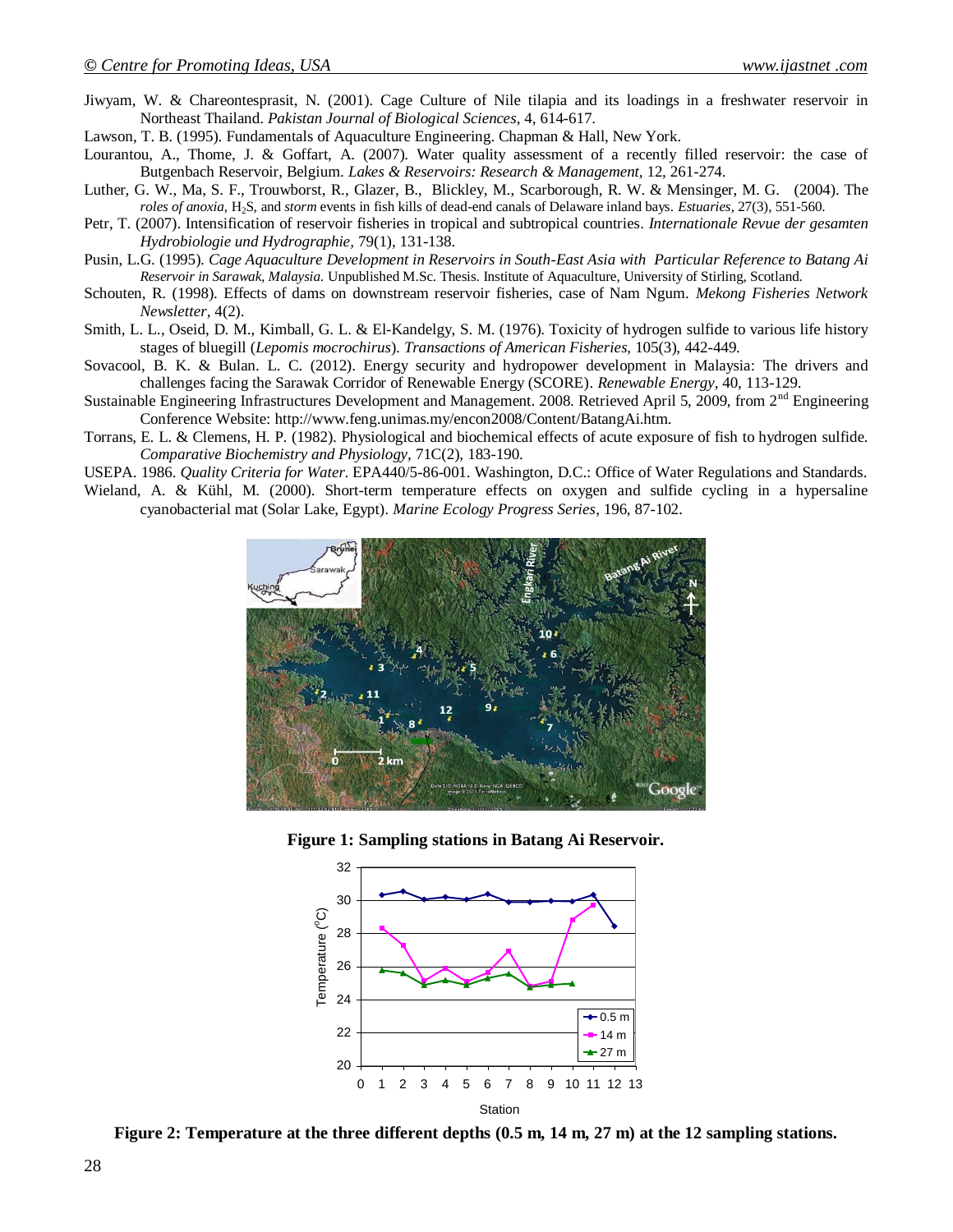

**Figure 3: pH at the three different depths (0.5 m, 14 m, 27 m) at the 12 sampling stations.**



**Figure 4: Dissolved oxygen (DO) at the three different depths (0.5 m, 14 m, 27 m) at the 12 sampling stations.**



**Figure 5: Biochemical oxygen demand (BOD5) at the three different depths (0.5 m, 14 m, 27 m) at the 12 sampling stations.**